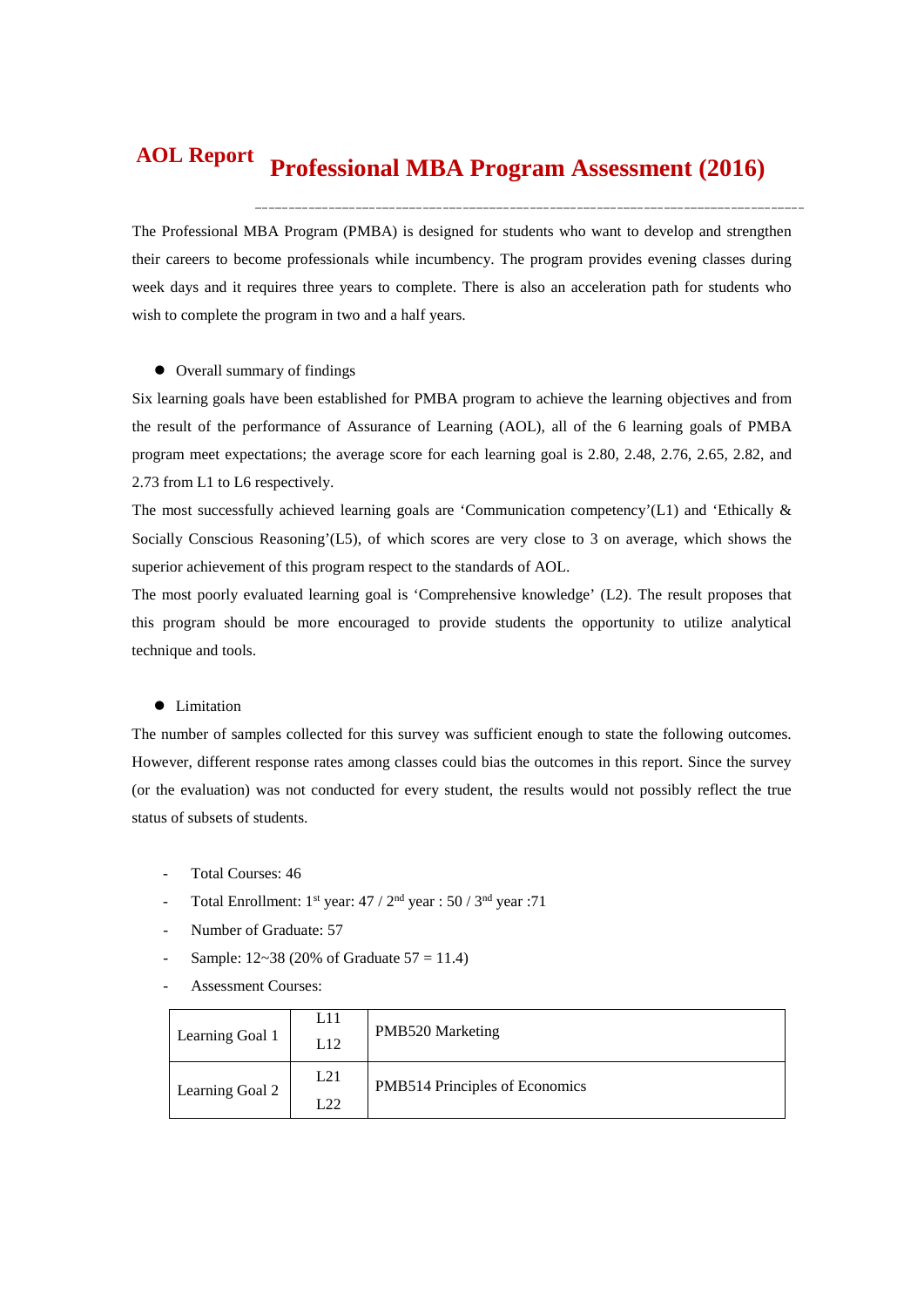|                 | L31 | PMB520 Marketing                   |  |  |  |  |
|-----------------|-----|------------------------------------|--|--|--|--|
| Learning Goal 3 | L32 | PMB560 Financial Accounting        |  |  |  |  |
|                 | L41 | PMB514 Principles of Economics     |  |  |  |  |
| Learning Goal 4 | LA2 | PMB590 Cross Cultural Management   |  |  |  |  |
|                 | L51 |                                    |  |  |  |  |
| Learning Goal 5 | L52 | PMB520 Marketing                   |  |  |  |  |
|                 | L61 |                                    |  |  |  |  |
| Learning Goal 6 | L62 | <b>PMB560 Financial Accounting</b> |  |  |  |  |

# *Overview of Assessment*

| <b>PMBA Program Assessment: Learning Goal 1</b>                                                                                                                         |                                        |                                                                                                                             |  |  |  |  |  |  |
|-------------------------------------------------------------------------------------------------------------------------------------------------------------------------|----------------------------------------|-----------------------------------------------------------------------------------------------------------------------------|--|--|--|--|--|--|
| Learning Goal: Our graduates will demonstrate professional deportment and be effective<br>communicators.                                                                |                                        |                                                                                                                             |  |  |  |  |  |  |
| <b>Learning Objective</b>                                                                                                                                               | <b>Sample</b>                          | <b>Methods</b>                                                                                                              |  |  |  |  |  |  |
| (L11) Our student will produce professional<br>business documents.<br>(L12) Our students will deliver effective<br>presentation accompanied with proper<br>supplements. | Students enrolled in<br>$PMB520(N=12)$ | - (L11) Assessment task force<br>scored the term paper<br>- (L12) Assessment task force<br>evaluated the class presentation |  |  |  |  |  |  |

# Findings

- Using the assessment rubric for checking L11 and L12, the average scores exceed 2 (meet the expectation), and even very close to 3(exceed expectation); the scores for L11 and L12 are 2.80 and 2.80 respectively.

- This overall score implies that most students, through the program, become to produce professional business documents and deliver effective presentations accompanied with proper supplements.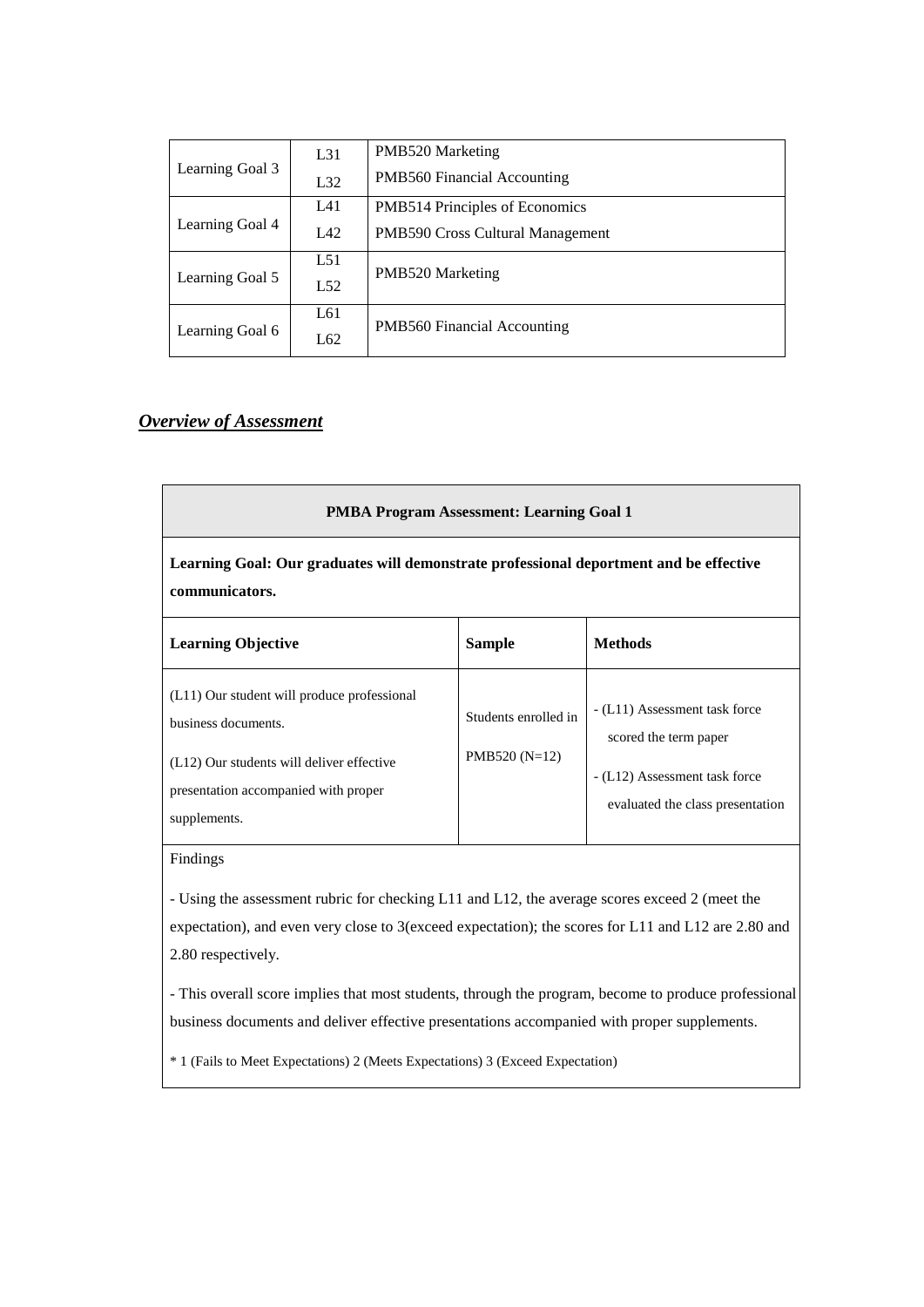**Learning Goal: Our graduates will have a knowledge of the functional areas and the ability to apply this knowledge to actual problems.**

| <b>Learning Objective</b>                                                                                                                                                                      | <b>Sample</b>                           | <b>Methods</b>                                                                                                                      |
|------------------------------------------------------------------------------------------------------------------------------------------------------------------------------------------------|-----------------------------------------|-------------------------------------------------------------------------------------------------------------------------------------|
| (L21) Our students will acquire the understanding<br>of the functional areas and required business<br>analysis tools.<br>(L22) Our students will identify and diagnose<br>management problems. | Students enrolled in<br>$PMB514 (N=12)$ | - (L21) Evaluation of the course-<br>embedded test by faculty<br>- (L22) Assessment task force<br>evaluated the case study exercise |

Findings

- Using the assessment rubric for checking L21 and L22, the average scores exceed 2 (meet the expectation); the scores for L21 and L22 are 2.50 and 2.46 respectively.

- The average scores of T6, T8 in L21 and T2, T6 in L22 are 2.0. To improve these aspects, the course should encourage students to be more creative for applying analytical techniques to solve the problems.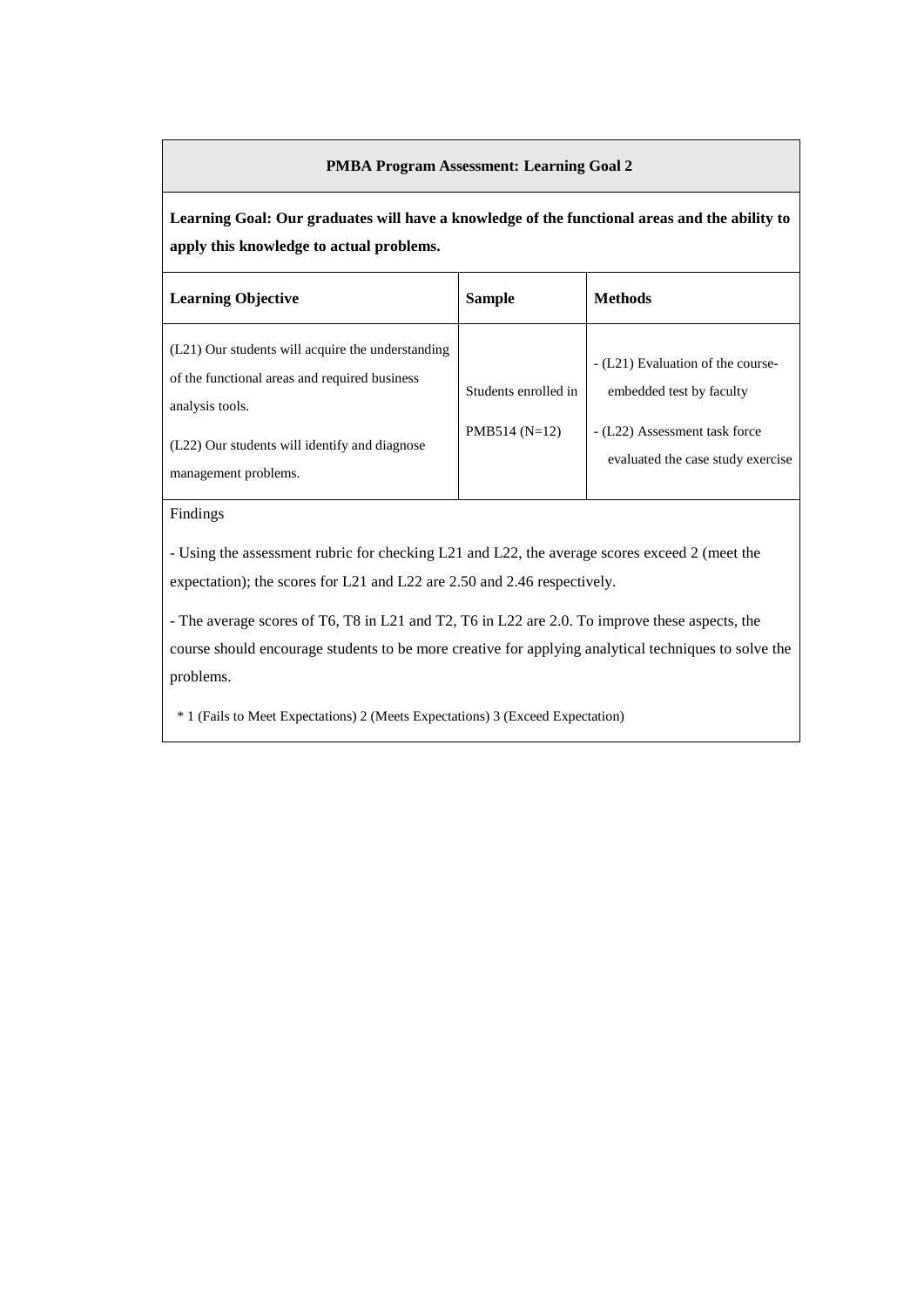**Learning Goal: Our graduates will be able to work and lead effectively in a team-based environment.**

| <b>Learning Objective</b>                                                                                                                                          | <b>Sample</b>                                            | <b>Methods</b>                                                                                                                                                                    |
|--------------------------------------------------------------------------------------------------------------------------------------------------------------------|----------------------------------------------------------|-----------------------------------------------------------------------------------------------------------------------------------------------------------------------------------|
| (L31) Our students will have high-performance<br>leadership skill.<br>(L32) Our students will know how to build a team<br>successfully in competitive environment. | Students enrolled in<br>PMB520 (N=39),<br>$PMB560(N=12)$ | - (L31) Assessment task force<br>evaluated the term project<br>performance: both outcome and<br>process<br>- (L32) Leadership/Team building<br>experiential evaluation by faculty |
|                                                                                                                                                                    |                                                          |                                                                                                                                                                                   |

Findings

- Using course-embedded survey for checking L31 which is evaluating leadership and teamwork (in PMB520), average scores exceed 2 (meet the expectation); the score for L31 is 2.79.

- Using the assessment rubric for checking L32 which is assessed by assessment task force (in PMB560), average scores exceed 2 (meet the expectation); the score for L32 is 2.67.

- Thus, the students are satisfied with the team building and high-performance management behavior to lead a team successfully.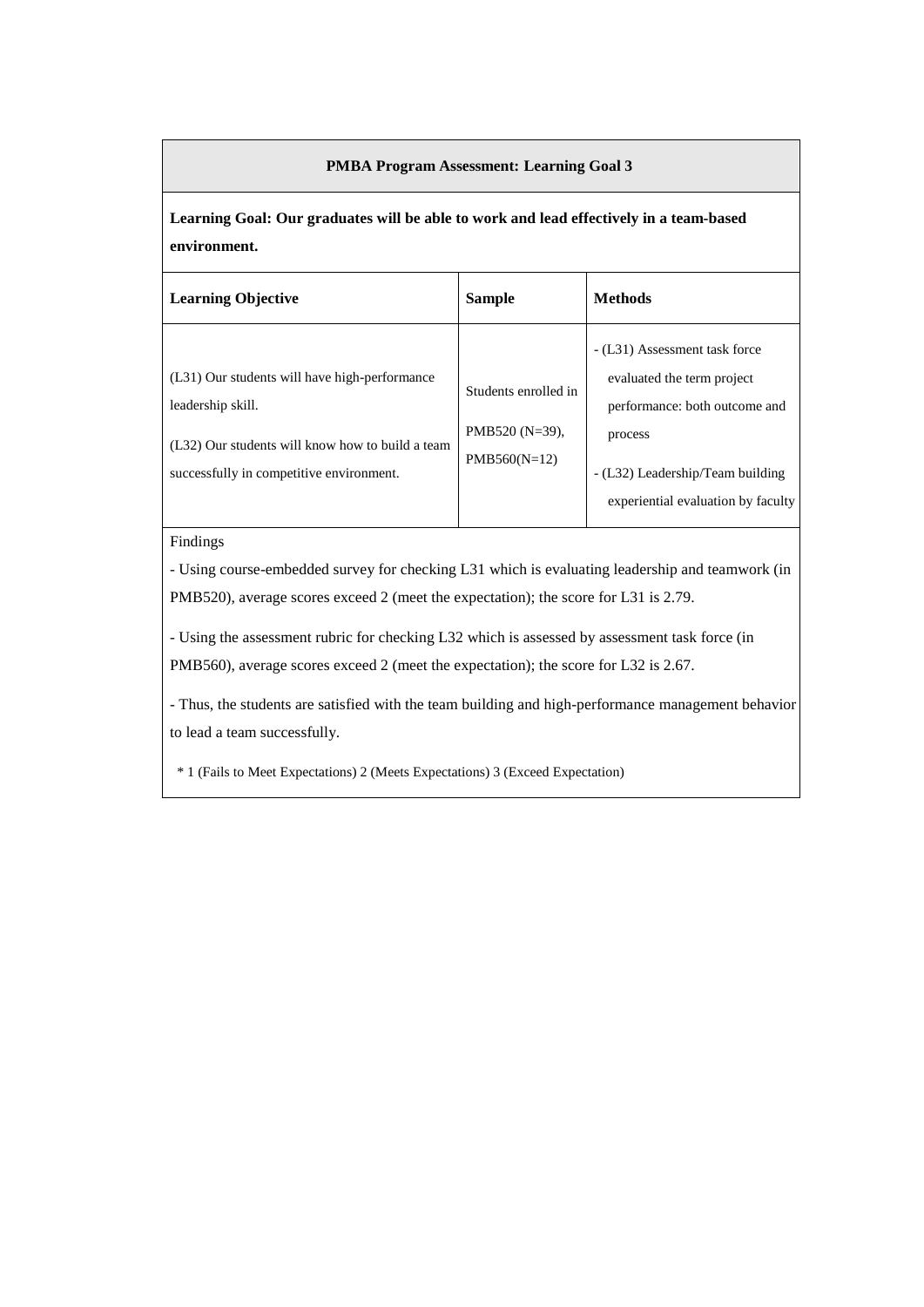# **Learning Goal: Our graduates will have a global perspective**

| <b>Learning Objective</b>                                                                                                                                                                                                             | <b>Sample</b>                                               | <b>Methods</b>                                                                                                          |
|---------------------------------------------------------------------------------------------------------------------------------------------------------------------------------------------------------------------------------------|-------------------------------------------------------------|-------------------------------------------------------------------------------------------------------------------------|
| (L41) Our student will understand global business<br>issues and relate current issues to emerging<br>business opportunities.<br>(L42) Our students will have command of business<br>English or other language of major global market. | Students enrolled in<br>PMB514 $(N=12)$ ,<br>$PMB590(N=12)$ | - (L41) Assessment task force<br>evaluated the English presentation<br>- (L42) Course-embedded<br>assignment evaluation |
|                                                                                                                                                                                                                                       |                                                             |                                                                                                                         |

### Findings

- Using the assessment rubric for checking L41 which is assessed by assessment task force (in PMB514), average scores exceed 2 (meet the expectation); the score for L41 is 2.56.

- Using course-embedded survey for checking L42 which is evaluating business English of global market (in PMB590), average scores exceed 2 (meet the expectation); the score for L42 is 2.78. Students reply that this program has provided the environment to become more confident to use foreign languages for the business.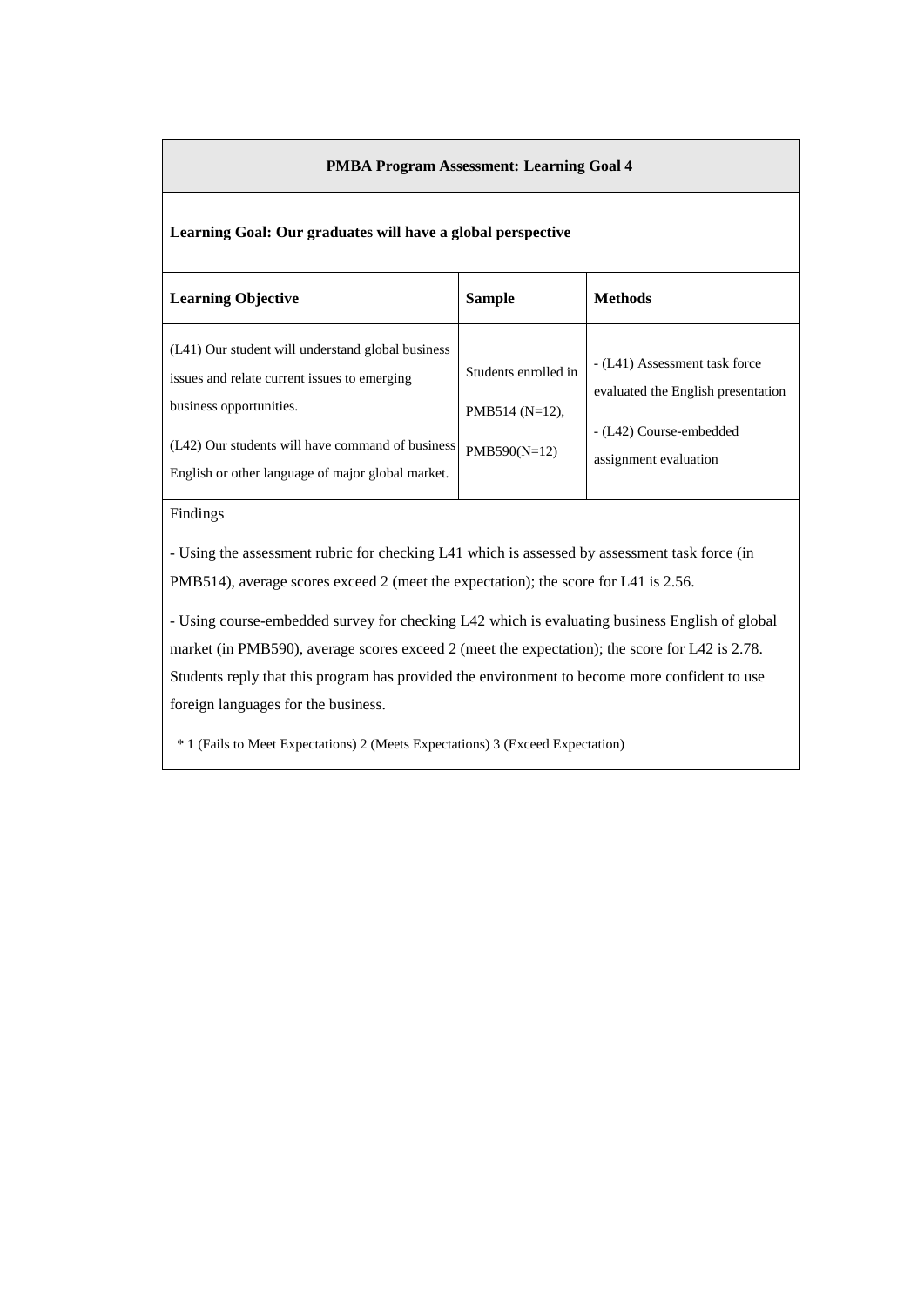**Learning Goal: Our graduates will understand the gravity of ethical behavior and corporate social responsibility.**

| <b>Learning Objective</b>                                                                                                             | <b>Sample</b>                                    | <b>Methods</b>                                   |
|---------------------------------------------------------------------------------------------------------------------------------------|--------------------------------------------------|--------------------------------------------------|
| (L51) Our student will identify ethical and social<br>dilemma and be able to recognize and evaluate<br>alternative courses of action. | Students enrolled in<br>PMB520 (L51)<br>$(N=12)$ | - (L51) Assessment task force<br>scored the term |
| (L52) Our students will know the professional code<br>of conduct within their discipline.                                             | PMB520 (L52)<br>$(N=39)$                         | - (L52) Course-embedded survey                   |

# Findings

- Using the assessment rubric for checking L51 which is assessed by assessment task force (in PMB520), average scores exceed 2(meet the expectation)-even closer to 3(exceed expectation); the score for L51 is 2.70.

- Using course-embedded survey for checking L52 which is evaluating conducting discipline (in PMB520), average scores exceed 2 (meet the expectation); the score for L52 is 2.91.

- The overall average score for this learning goal is 2.82, close to exceeding expectation.

- Thus, the students satisfy the ethical behavior and corporate social responsibility learning goal(L51, L52).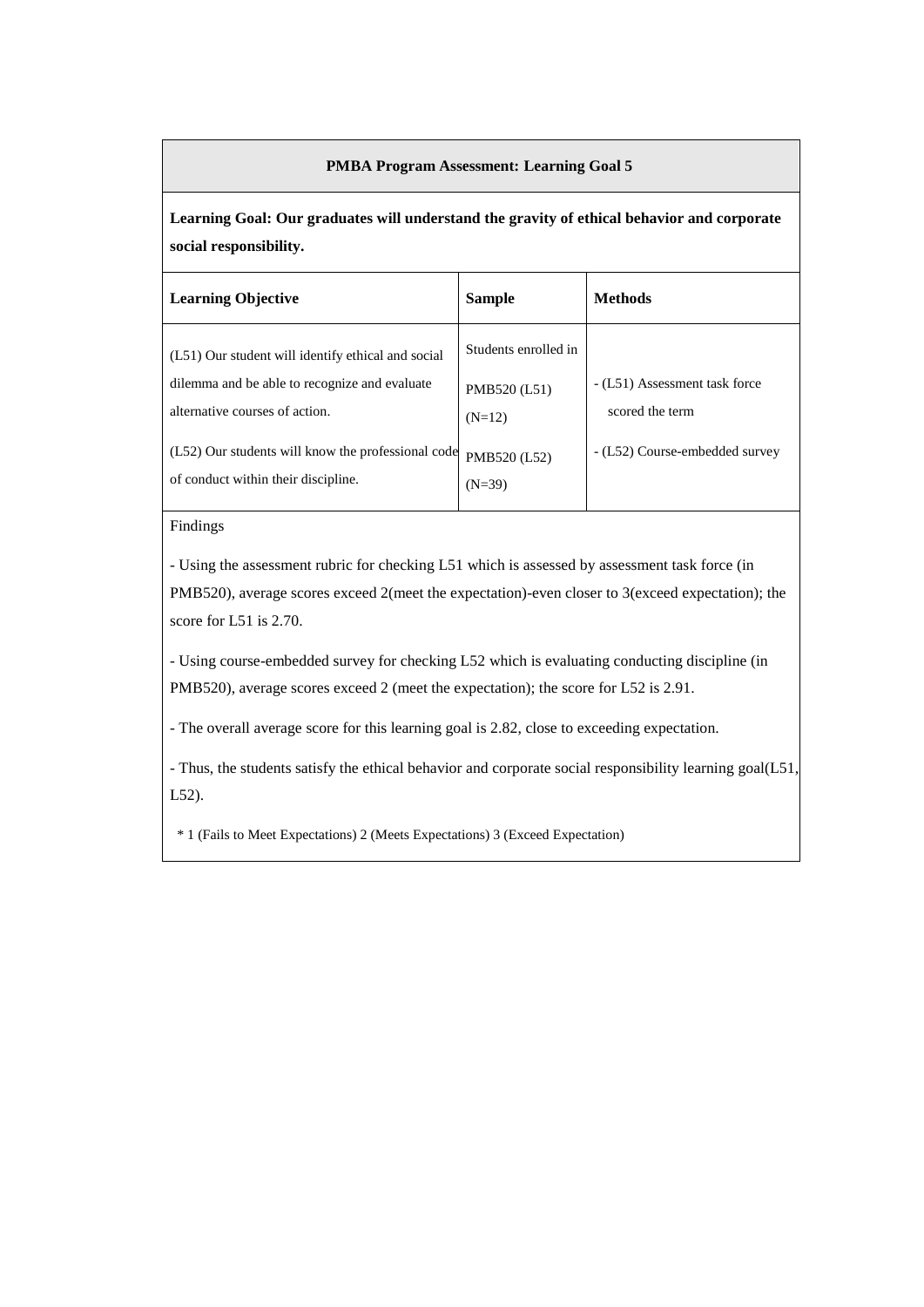**Learning Goal: Our graduate will be able to strategically apply their knowledge & skills to solve business problems.**

| <b>Learning Objective</b>                                                                                                                                                                                           | <b>Sample</b>                           | <b>Methods</b>                                                                                                                                                                 |
|---------------------------------------------------------------------------------------------------------------------------------------------------------------------------------------------------------------------|-----------------------------------------|--------------------------------------------------------------------------------------------------------------------------------------------------------------------------------|
| $(L61)$ Our students will be able to strategically<br>analyze business cases and will demonstrate the<br>ability of sound business judgment.<br>$(L62)$ Our students will synthesize different<br>discipline areas. | Students enrolled in<br>PMB560 $(N=12)$ | - (L61) Assessment task force<br>evaluated the project report<br>- (L62) Assessment task force<br>evaluated case assignments,<br>projects, and other analytical<br>assignments |

# Findings

- Using the assessment rubric for checking L61 and L62 which are assessed by assessment task forces (in PMB560), average scores exceed 2 (meet the expectation); the scores for L61 and L62 are 2.75 and 2.72 respectively. Students meet and nearly exceed expectations of the faculty, which explains that students are superior to the strategic and analytical thinking in business environment.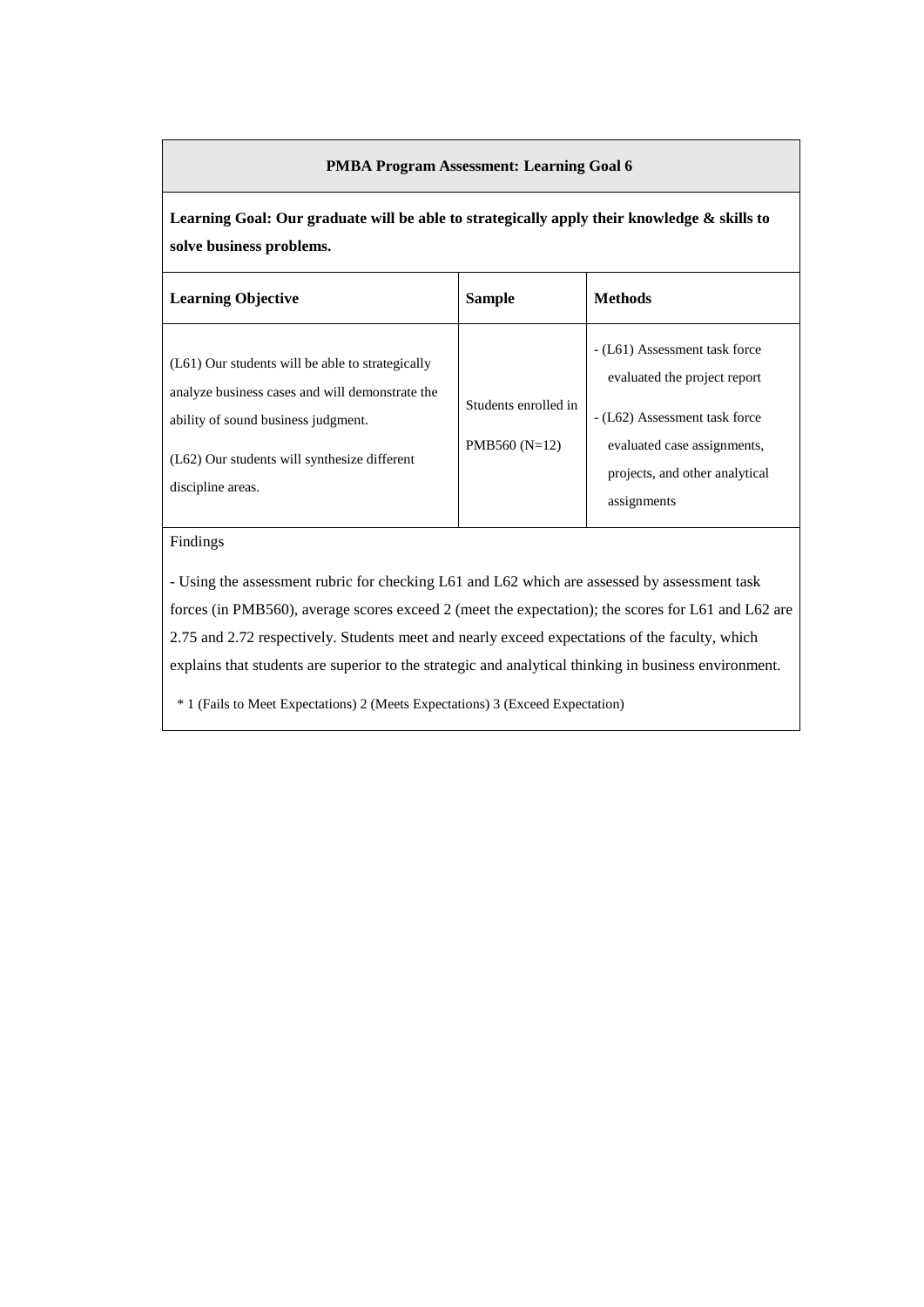# *Data Analysis and Results*

| <b>Assessment Learning Goal 1(L11): PMB520</b> |                  |                                                                                                        |                  |                  |                  |                  |                |                  |  |  |
|------------------------------------------------|------------------|--------------------------------------------------------------------------------------------------------|------------------|------------------|------------------|------------------|----------------|------------------|--|--|
| - Using assessment by professors               |                  |                                                                                                        |                  |                  |                  |                  |                |                  |  |  |
|                                                |                  |                                                                                                        |                  | L11 (Trait)      |                  |                  |                |                  |  |  |
| Student No.                                    | <b>T1</b>        | <b>T3</b><br>T <sub>5</sub><br><b>T7</b><br>T <sub>8</sub><br>T <sub>2</sub><br><b>T4</b><br><b>T6</b> |                  |                  |                  |                  |                |                  |  |  |
| $\mathbf{1}$                                   | 3                | 3                                                                                                      | 3                | 3                | 3                | 3                | 3              | 3                |  |  |
| $\overline{2}$                                 | 3                | 3                                                                                                      | 3                | 3                | 3                | 3                | 3              | 3                |  |  |
| $\overline{3}$                                 | 3                | 3                                                                                                      | 3                | 3                | 3                | 3                | $\overline{2}$ | 3                |  |  |
| $\overline{4}$                                 | 3                | 3                                                                                                      | $\overline{2}$   | 3                | 3                | 3                | $\overline{2}$ | $\overline{2}$   |  |  |
| 5                                              | 3                | 3                                                                                                      | $\overline{2}$   | 3                | 3                | 3                | 3              | $\overline{2}$   |  |  |
| 6                                              | $\overline{2}$   | $\overline{2}$                                                                                         | 3                | $\overline{2}$   | $\overline{2}$   | 3                | 3              | 3                |  |  |
| $\overline{7}$                                 | 3                | 3                                                                                                      | 3                | 3                | 3                | 3                | 3              | 3                |  |  |
| 8                                              | 3                | 3                                                                                                      | 3                | 3                | 3                | 3                | 3              | 3                |  |  |
| 9                                              | 3                | 3                                                                                                      | $\overline{2}$   | 3                | 3                | 3                | 3              | 3                |  |  |
| 10                                             | 3                | 3                                                                                                      | $\overline{2}$   | 3                | $\overline{2}$   | 3                | 3              | 3                |  |  |
| 11                                             | $\overline{2}$   | 3                                                                                                      | 3                | 3                | 3                | 3                | $\overline{2}$ | $\overline{2}$   |  |  |
| 12                                             | 3                | $\overline{2}$                                                                                         | 3                | 3                | 3                | 3                | $\overline{2}$ | $\overline{2}$   |  |  |
| 3 point total                                  | 10               | 3                                                                                                      | 8                | 11               | 10               | 12               | 8              | 8                |  |  |
| 2 point total                                  | $\overline{2}$   | $\overline{2}$                                                                                         | 4                | 1                | $\overline{2}$   | $\boldsymbol{0}$ | $\overline{4}$ | $\overline{4}$   |  |  |
| 1 point total                                  | $\boldsymbol{0}$ | $\boldsymbol{0}$                                                                                       | $\boldsymbol{0}$ | $\boldsymbol{0}$ | $\boldsymbol{0}$ | $\boldsymbol{0}$ | $\overline{0}$ | $\boldsymbol{0}$ |  |  |

\* Criteria: 1 (Fails to Meet Expectations) 2 (Meets Expectations) 3 (Exceeds Expectations)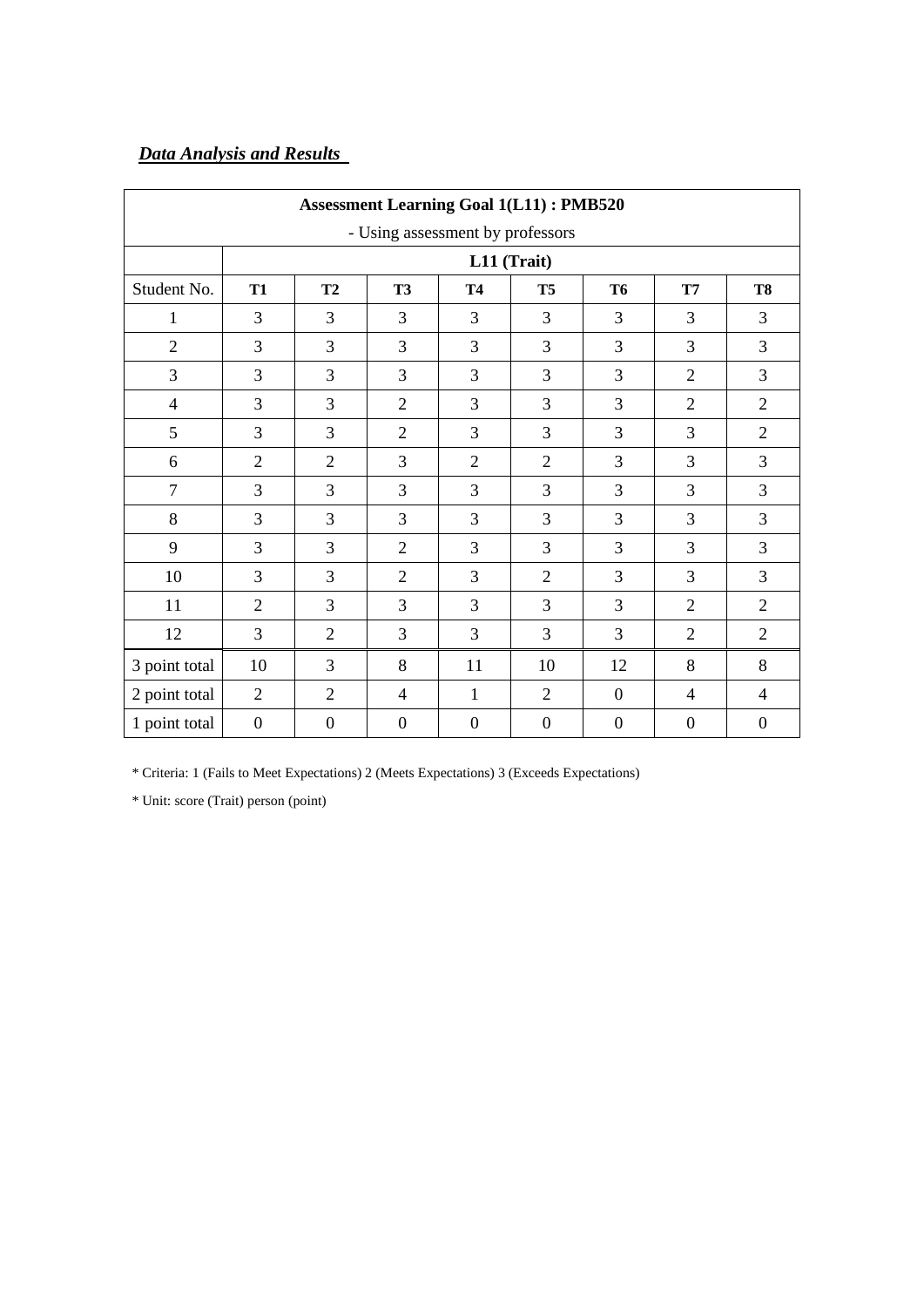| <b>Assessment Learning Goal 1(L12): PMB520</b> |                  |                                                                                   |                  |                  |                  |                  |                  |  |  |
|------------------------------------------------|------------------|-----------------------------------------------------------------------------------|------------------|------------------|------------------|------------------|------------------|--|--|
| - Using assessment by professors               |                  |                                                                                   |                  |                  |                  |                  |                  |  |  |
|                                                |                  |                                                                                   |                  | L12 (Trait)      |                  |                  |                  |  |  |
| Student No.                                    | <b>T1</b>        | T2<br><b>T3</b><br><b>T4</b><br><b>T5</b><br><b>T6</b><br>$\mathbf{T} \mathbf{7}$ |                  |                  |                  |                  |                  |  |  |
| 1                                              | 3                | 3                                                                                 | 3                | 3                | 3                | 3                | 3                |  |  |
| $\overline{2}$                                 | 3                | 3                                                                                 | 3                | $\overline{2}$   | 3                | 3                | 3                |  |  |
| 3                                              | 3                | $\overline{3}$                                                                    | $\overline{2}$   | 3                | 3                | $\overline{3}$   | 3                |  |  |
| $\overline{4}$                                 | 3                | 3                                                                                 | 3                | 3                | 3                | $\overline{2}$   | 3                |  |  |
| 5                                              | 3                | $\overline{2}$                                                                    | 3                | 3                | 3                | $\overline{2}$   | 3                |  |  |
| 6                                              | 3                | $\overline{2}$                                                                    | 3                | 3                | 3                | $\overline{2}$   | 3                |  |  |
| $\overline{7}$                                 | 3                | $\overline{2}$                                                                    | 3                | 3                | 3                | $\overline{3}$   | 3                |  |  |
| 8                                              | 3                | $\overline{2}$                                                                    | $\overline{2}$   | 3                | 3                | 3                | $\mathbf{2}$     |  |  |
| 9                                              | $\overline{2}$   | $\overline{3}$                                                                    | 3                | 3                | 3                | $\overline{3}$   | 3                |  |  |
| 10                                             | $\overline{2}$   | 3                                                                                 | 3                | 3                | $\overline{2}$   | $\overline{3}$   | 3                |  |  |
| 11                                             | 3                | 3                                                                                 | 3                | $\overline{2}$   | $\overline{2}$   | $\overline{3}$   | 3                |  |  |
| 12                                             | 3                | 3                                                                                 | 3                | $\overline{2}$   | 3                | $\overline{3}$   | 3                |  |  |
| 3 point total                                  | 10               | 8                                                                                 | 10               | 9                | 10               | 9                | 11               |  |  |
| 2 point total                                  | 2                | $\overline{4}$                                                                    | $\overline{2}$   | 3                | $\overline{2}$   | $\overline{3}$   | $\mathbf{1}$     |  |  |
| 1 point total                                  | $\boldsymbol{0}$ | $\boldsymbol{0}$                                                                  | $\boldsymbol{0}$ | $\boldsymbol{0}$ | $\boldsymbol{0}$ | $\boldsymbol{0}$ | $\boldsymbol{0}$ |  |  |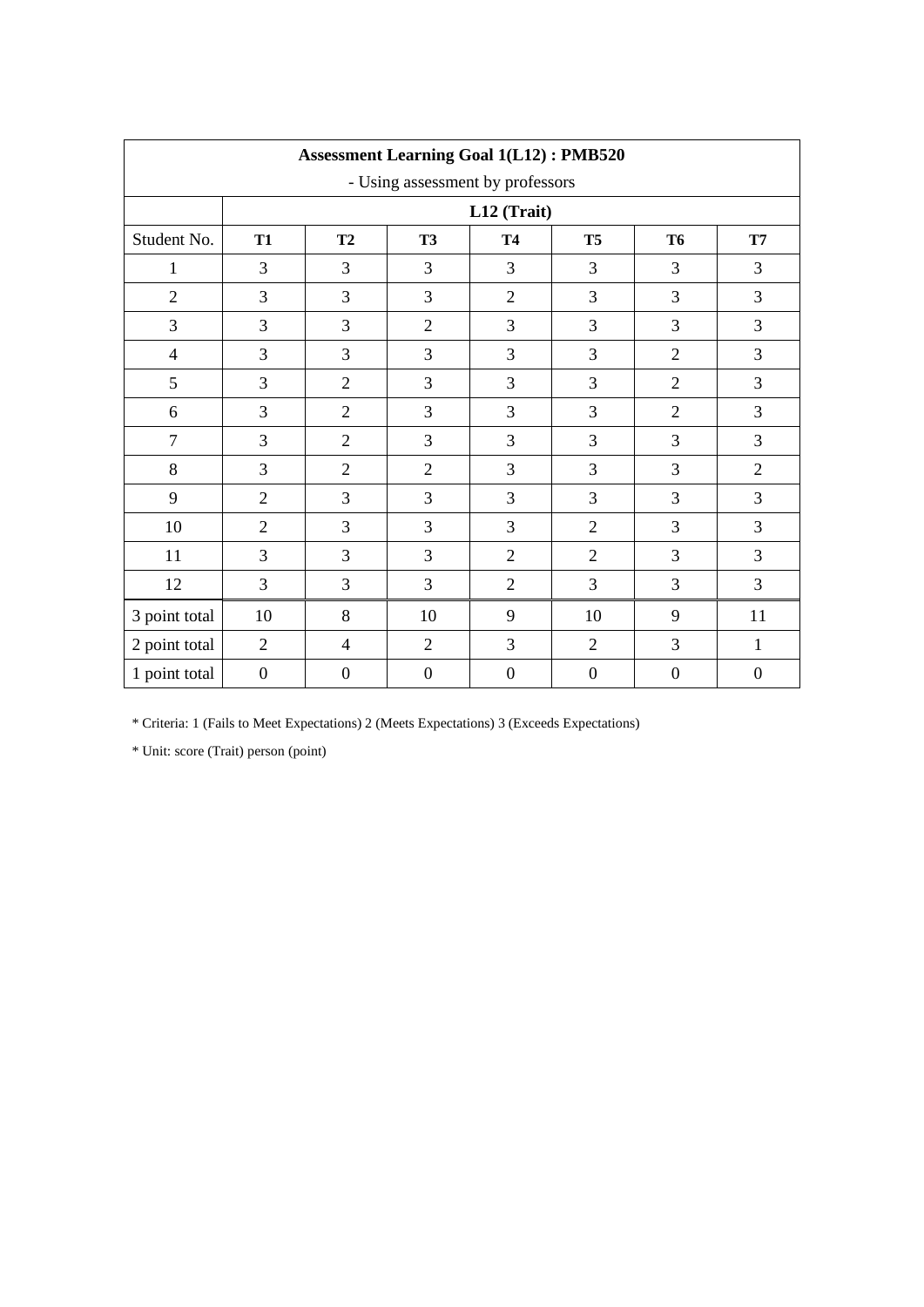| <b>Assessment Learning Goal 2(L21): PMB514</b> |                  |                  |                  |                  |                  |                |                  |                |
|------------------------------------------------|------------------|------------------|------------------|------------------|------------------|----------------|------------------|----------------|
| - Using assessment by professors               |                  |                  |                  |                  |                  |                |                  |                |
|                                                |                  |                  |                  | L21 (Trait)      |                  |                |                  |                |
| Student No.                                    | <b>T1</b>        | T2               | <b>T3</b>        | <b>T4</b>        | T <sub>5</sub>   | <b>T6</b>      | <b>T7</b>        | <b>T8</b>      |
| $\mathbf{1}$                                   | 3                | 3                | 3                | 3                | 3                | 3              | 3                | 3              |
| $\overline{2}$                                 | 3                | 3                | 3                | 3                | 3                | 3              | 3                | 3              |
| 3                                              | 3                | 3                | 3                | 3                | 3                | 3              | 3                | 3              |
| $\overline{4}$                                 | 3                | $\overline{2}$   | 3                | 3                | 3                | $\overline{2}$ | 3                | $\overline{2}$ |
| 5                                              | 3                | $\overline{2}$   | 3                | 3                | 3                | $\overline{2}$ | 3                | $\overline{2}$ |
| 6                                              | 3                | $\overline{2}$   | 3                | 3                | 3                | $\overline{2}$ | 3                | $\overline{2}$ |
| $\overline{7}$                                 | 3                | $\overline{2}$   | 3                | 3                | 3                | $\overline{2}$ | 3                | $\overline{2}$ |
| 8                                              | 3                | $\overline{2}$   | 3                | 3                | 3                | $\overline{2}$ | 3                | $\overline{2}$ |
| 9                                              | 3                | $\overline{2}$   | 3                | 3                | 3                | $\overline{2}$ | 3                | $\overline{2}$ |
| 10                                             | $\overline{2}$   | $\overline{2}$   | $\overline{2}$   | $\overline{2}$   | $\overline{2}$   | $\mathbf{1}$   | $\overline{2}$   | 1              |
| 11                                             | $\overline{2}$   | $\overline{2}$   | $\overline{2}$   | $\overline{2}$   | $\overline{2}$   | $\mathbf{1}$   | $\overline{2}$   | $\mathbf{1}$   |
| 12                                             | 2                | $\overline{2}$   | $\mathfrak{2}$   | $\overline{2}$   | $\overline{2}$   | $\mathbf{1}$   | $\overline{2}$   | 1              |
| 3 point total                                  | 9                | 3                | 9                | 9                | 9                | 3              | 9                | 3              |
| 2 point total                                  | 3                | 9                | $\overline{3}$   | 3                | 3                | 6              | 3                | 6              |
| 1 point total                                  | $\boldsymbol{0}$ | $\boldsymbol{0}$ | $\boldsymbol{0}$ | $\boldsymbol{0}$ | $\boldsymbol{0}$ | 3              | $\boldsymbol{0}$ | 3              |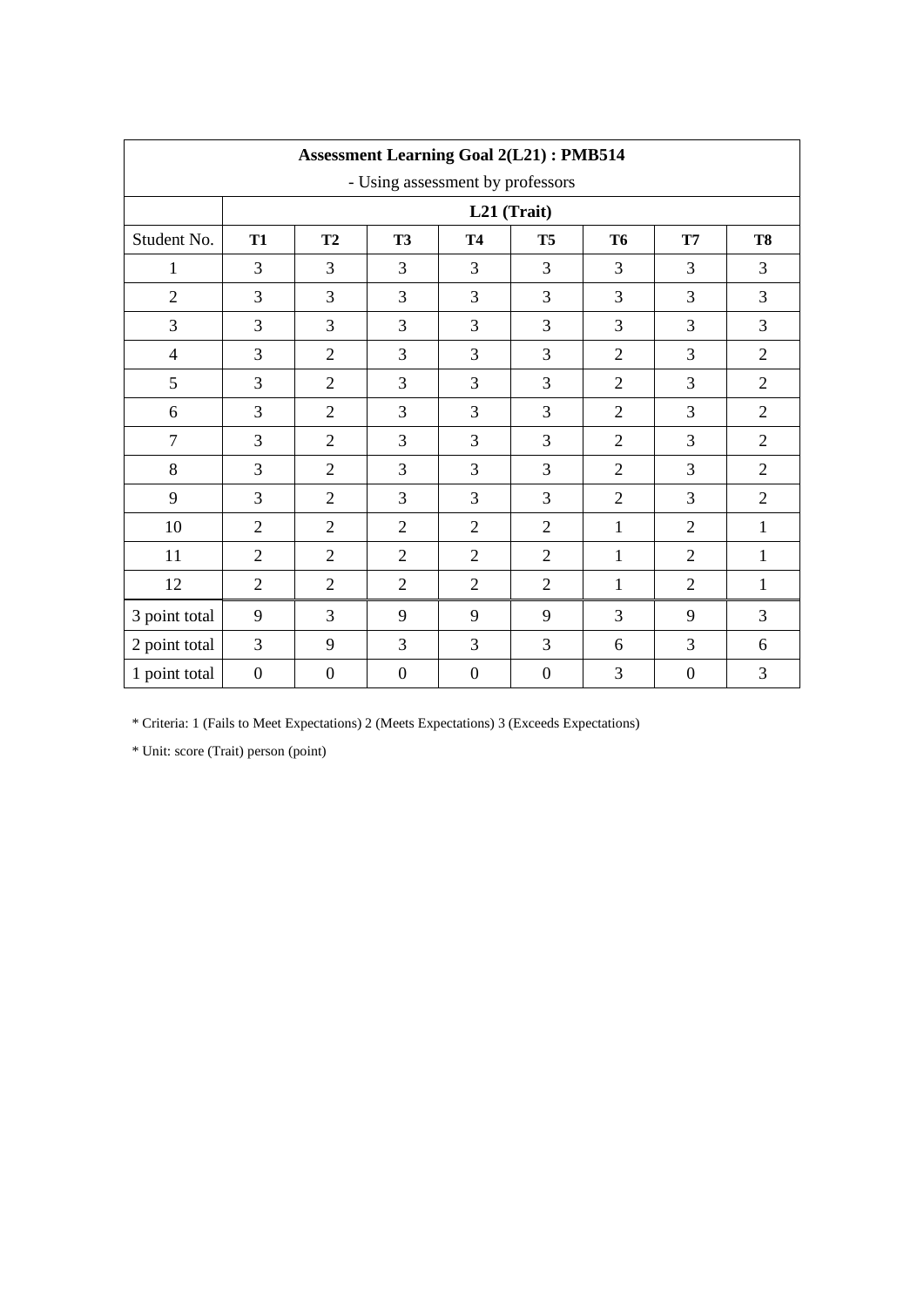| <b>Assessment Learning Goal 2(L22): PMB514</b> |                  |                                                        |                  |                  |                  |                |  |  |  |  |
|------------------------------------------------|------------------|--------------------------------------------------------|------------------|------------------|------------------|----------------|--|--|--|--|
| - Using assessment by professors               |                  |                                                        |                  |                  |                  |                |  |  |  |  |
|                                                | L22 (Traits)     |                                                        |                  |                  |                  |                |  |  |  |  |
| Student No.                                    | <b>T1</b>        | T2<br><b>T3</b><br><b>T5</b><br><b>T6</b><br><b>T4</b> |                  |                  |                  |                |  |  |  |  |
| $\mathbf{1}$                                   | 3                | 3                                                      | 3                | 3                | 3                | 3              |  |  |  |  |
| $\mathbf{2}$                                   | 3                | 3                                                      | 3                | 3                | 3                | 3              |  |  |  |  |
| 3                                              | $\mathfrak{Z}$   | 3                                                      | $\mathfrak{Z}$   | $\mathfrak{Z}$   | $\mathfrak{Z}$   | 3              |  |  |  |  |
| $\overline{4}$                                 | 3                | $\overline{2}$                                         | 3                | 3                | 3                | $\overline{2}$ |  |  |  |  |
| 5                                              | 3                | $\overline{2}$                                         | 3                | $\mathfrak{Z}$   | $\mathfrak{Z}$   | $\overline{2}$ |  |  |  |  |
| 6                                              | $\mathfrak{Z}$   | $\overline{2}$                                         | $\mathfrak{Z}$   | $\mathfrak{Z}$   | $\mathfrak{Z}$   | $\sqrt{2}$     |  |  |  |  |
| $\tau$                                         | $\overline{3}$   | $\overline{2}$                                         | 3                | $\sqrt{2}$       | 3                | $\overline{2}$ |  |  |  |  |
| 8                                              | 3                | $\overline{2}$                                         | 3                | $\overline{2}$   | 3                | $\sqrt{2}$     |  |  |  |  |
| 9                                              | $\overline{3}$   | $\overline{2}$                                         | 3                | $\sqrt{2}$       | 3                | $\sqrt{2}$     |  |  |  |  |
| 10                                             | $\overline{2}$   | $\mathbf{1}$                                           | $\overline{2}$   | $\overline{2}$   | $\overline{2}$   | $\mathbf 1$    |  |  |  |  |
| 11                                             | $\overline{2}$   | $\mathbf{1}$                                           | $\overline{2}$   | $\overline{2}$   | $\overline{2}$   | $\mathbf{1}$   |  |  |  |  |
| 12                                             | $\sqrt{2}$       | $\mathbf{1}$                                           | $\sqrt{2}$       | $\sqrt{2}$       | $\overline{2}$   | $\mathbf{1}$   |  |  |  |  |
| 3 point total                                  | $\overline{9}$   | 3                                                      | 9                | 6                | 9                | 3              |  |  |  |  |
| 2 point total                                  | $\mathfrak{Z}$   | 6                                                      | 3                | 6                | 3                | $\sqrt{6}$     |  |  |  |  |
| 1 point total                                  | $\boldsymbol{0}$ | 3                                                      | $\boldsymbol{0}$ | $\boldsymbol{0}$ | $\boldsymbol{0}$ | 3              |  |  |  |  |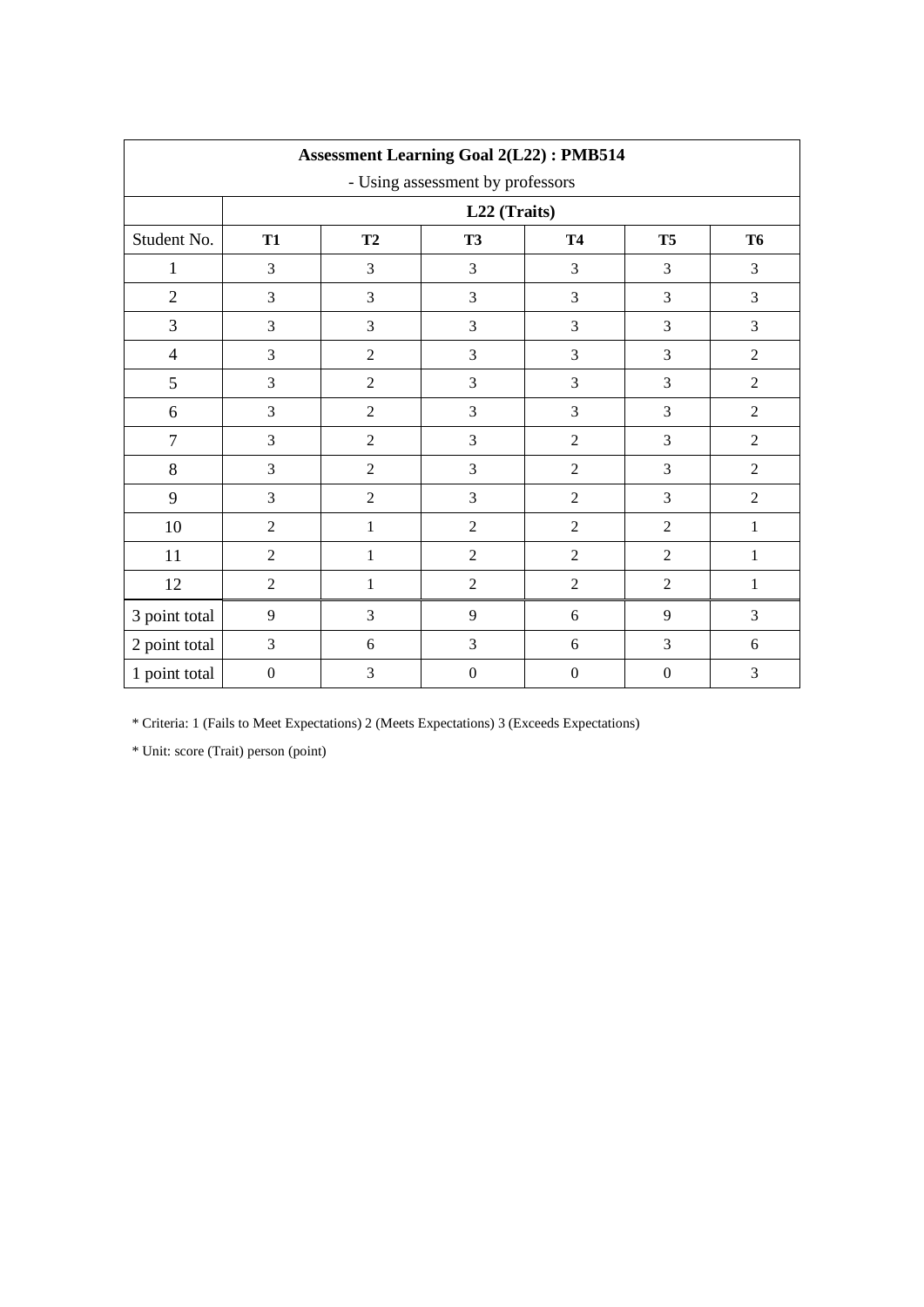| <b>Assessment Learning Goal 3(L31): PMB520</b> |                |                |                |                |  |  |  |
|------------------------------------------------|----------------|----------------|----------------|----------------|--|--|--|
| - Using course-embedded survey                 |                |                |                |                |  |  |  |
|                                                | L31 (Traits)   |                |                |                |  |  |  |
| Student No.                                    | <b>T1</b>      | T2             | <b>T3</b>      | <b>T4</b>      |  |  |  |
| $\mathbf{1}$                                   | $\mathfrak{Z}$ | 3              | $\mathfrak{Z}$ | $\mathfrak{Z}$ |  |  |  |
| $\overline{2}$                                 | $\mathfrak{Z}$ | 3              | $\mathfrak{Z}$ | 3              |  |  |  |
| 3                                              | 3              | 3              | 3              | $\mathfrak{Z}$ |  |  |  |
| $\overline{4}$                                 | $\mathbf{2}$   | 3              | $\sqrt{2}$     | $\,1\,$        |  |  |  |
| 5                                              | 3              | 3              | $\mathfrak{Z}$ | $\mathfrak{Z}$ |  |  |  |
| $\sqrt{6}$                                     | 3              | 3              | 3              | 3              |  |  |  |
| $\boldsymbol{7}$                               | $\overline{2}$ | $\overline{2}$ | $\overline{2}$ | $\overline{2}$ |  |  |  |
| $8\,$                                          | 3              | 3              | $\mathfrak{Z}$ | $\sqrt{2}$     |  |  |  |
| 9                                              | $\mathfrak{Z}$ | 3              | $\mathfrak{Z}$ | $\mathfrak{Z}$ |  |  |  |
| 10                                             | $\sqrt{2}$     | $\overline{2}$ | $\sqrt{2}$     | $\mathfrak{Z}$ |  |  |  |
| 11                                             | 3              | 3              | $\mathfrak{Z}$ | 3              |  |  |  |
| $12\,$                                         | $\sqrt{2}$     | $\overline{2}$ | $\sqrt{2}$     | $\mathbf{1}$   |  |  |  |
| 13                                             | 3              | 3              | $\mathfrak{Z}$ | 3              |  |  |  |
| 14                                             | $\mathfrak{Z}$ | 3              | $\mathfrak{Z}$ | 3              |  |  |  |
| 15                                             | $\sqrt{2}$     | $\overline{c}$ | 3              | 3              |  |  |  |
| 16                                             | $\mathfrak{Z}$ | 3              | $\mathfrak{Z}$ | $\mathfrak{Z}$ |  |  |  |
| 17                                             | $\mathfrak{Z}$ | 3              | $\mathfrak{Z}$ | $\mathfrak{Z}$ |  |  |  |
| 18                                             | 3              | 3              | $\mathfrak{Z}$ | 3              |  |  |  |
| 19                                             | $\mathfrak{Z}$ | $\overline{3}$ | 3              | $\mathfrak{Z}$ |  |  |  |
| $20\,$                                         | 3              | $\mathfrak{Z}$ | 3              | $\mathfrak{Z}$ |  |  |  |
| 21                                             | 3              | 3              | 3              | 3              |  |  |  |
| $22\,$                                         | $\mathfrak{Z}$ | $\overline{3}$ | $\mathfrak{Z}$ | 3              |  |  |  |
| 23                                             | 3              | 3              | $\overline{3}$ | $\mathfrak{Z}$ |  |  |  |
| 24                                             | $\mathfrak{Z}$ | 3              | $\mathfrak{Z}$ | $\mathfrak{Z}$ |  |  |  |
| 25                                             | $\overline{3}$ | $\overline{3}$ | $\overline{3}$ | $\mathfrak{Z}$ |  |  |  |
| $26\,$                                         | $\overline{2}$ | $\overline{3}$ | $\overline{3}$ | $\mathfrak{Z}$ |  |  |  |
| $27\,$                                         | $\overline{3}$ | 3              | 3              | $\mathfrak{Z}$ |  |  |  |
| $28\,$                                         | $\sqrt{2}$     | 3              | $\overline{3}$ | $\mathfrak{Z}$ |  |  |  |
| 29                                             | $\overline{3}$ | $\overline{2}$ | $\overline{c}$ | 3              |  |  |  |
| 30                                             | $\overline{2}$ | $\overline{2}$ | $\overline{c}$ | $\overline{2}$ |  |  |  |
| 31                                             | $\overline{3}$ | 3              | $\mathfrak{Z}$ | $\mathfrak{Z}$ |  |  |  |
| 32                                             | $\mathfrak{Z}$ | 3              | $\overline{3}$ | $\overline{2}$ |  |  |  |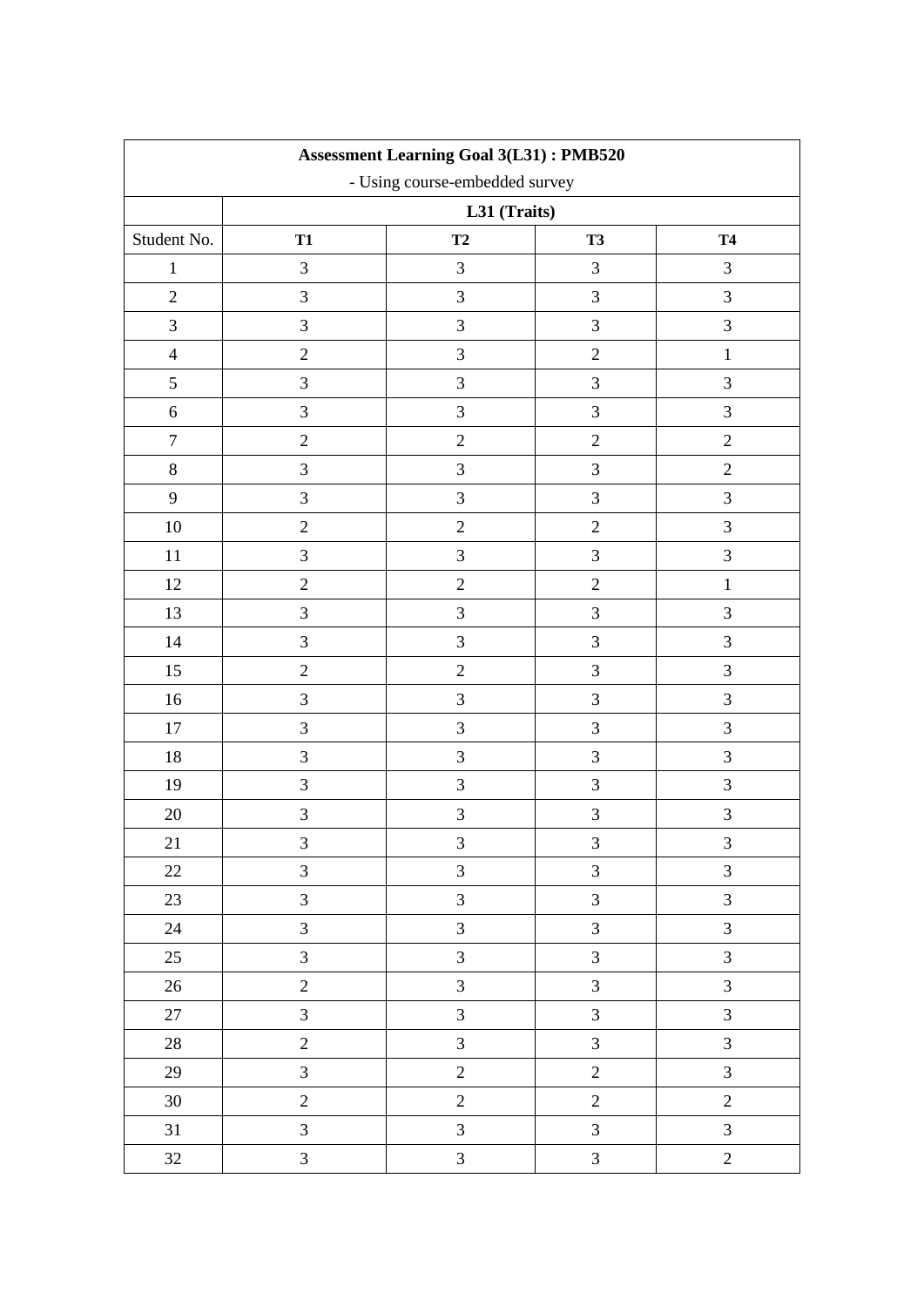| 33            |    |    |    |    |
|---------------|----|----|----|----|
| 34            |    | 2  |    |    |
| 35            |    |    |    |    |
| 36            | 3  | 3  | 3  |    |
| 37            |    |    |    |    |
| 38            |    | 3  |    |    |
| 39            |    |    |    |    |
| 3 point total | 30 | 32 | 32 | 32 |
| 2 point total | 9  |    |    |    |
| 1 point total |    |    |    |    |

\* Unit: score (Trait) person (point)

| <b>Assessment Learning Goal 3(L32): PMB560</b> |                                           |                  |                  |                  |  |  |  |  |
|------------------------------------------------|-------------------------------------------|------------------|------------------|------------------|--|--|--|--|
| - Using assessment by professors               |                                           |                  |                  |                  |  |  |  |  |
|                                                |                                           | L32 (Traits)     |                  |                  |  |  |  |  |
| Student No.                                    | T2<br><b>T1</b><br><b>T3</b><br><b>T4</b> |                  |                  |                  |  |  |  |  |
| $\mathbf{1}$                                   | 3                                         | 3                | 3                | 3                |  |  |  |  |
| $\overline{2}$                                 | 3                                         | 3                | 3                | 3                |  |  |  |  |
| 3                                              | 3                                         | 3                | $\sqrt{2}$       | $\overline{2}$   |  |  |  |  |
| $\overline{4}$                                 | 3                                         | 3                | $\overline{2}$   | $\overline{2}$   |  |  |  |  |
| 5                                              | $\sqrt{2}$                                | $\mathfrak{Z}$   | 3                | 3                |  |  |  |  |
| 6                                              | 3                                         | 3                | $\mathfrak{Z}$   | 3                |  |  |  |  |
| $\overline{7}$                                 | 3                                         | $\overline{2}$   | 3                | 3                |  |  |  |  |
| 8                                              | 3                                         | $\overline{2}$   | 3                | 3                |  |  |  |  |
| 9                                              | 3                                         | $\overline{2}$   | 3                | 3                |  |  |  |  |
| 10                                             | 3                                         | 3                | $\overline{2}$   | $\overline{2}$   |  |  |  |  |
| 11                                             | 3                                         | $\overline{2}$   | $\overline{2}$   | $\overline{2}$   |  |  |  |  |
| 12                                             | $\mathfrak{2}$                            | $\overline{2}$   | $\mathfrak{Z}$   | $\overline{2}$   |  |  |  |  |
| 3 point total                                  | 10                                        | $\overline{7}$   | 8                | $\overline{7}$   |  |  |  |  |
| 2 point total                                  | $\overline{2}$                            | 5                | $\overline{4}$   | 5                |  |  |  |  |
| 1 point total                                  | $\boldsymbol{0}$                          | $\boldsymbol{0}$ | $\boldsymbol{0}$ | $\boldsymbol{0}$ |  |  |  |  |

\* Criteria: 1 (Fails to Meet Expectations) 2 (Meets Expectations) 3 (Exceeds Expectations)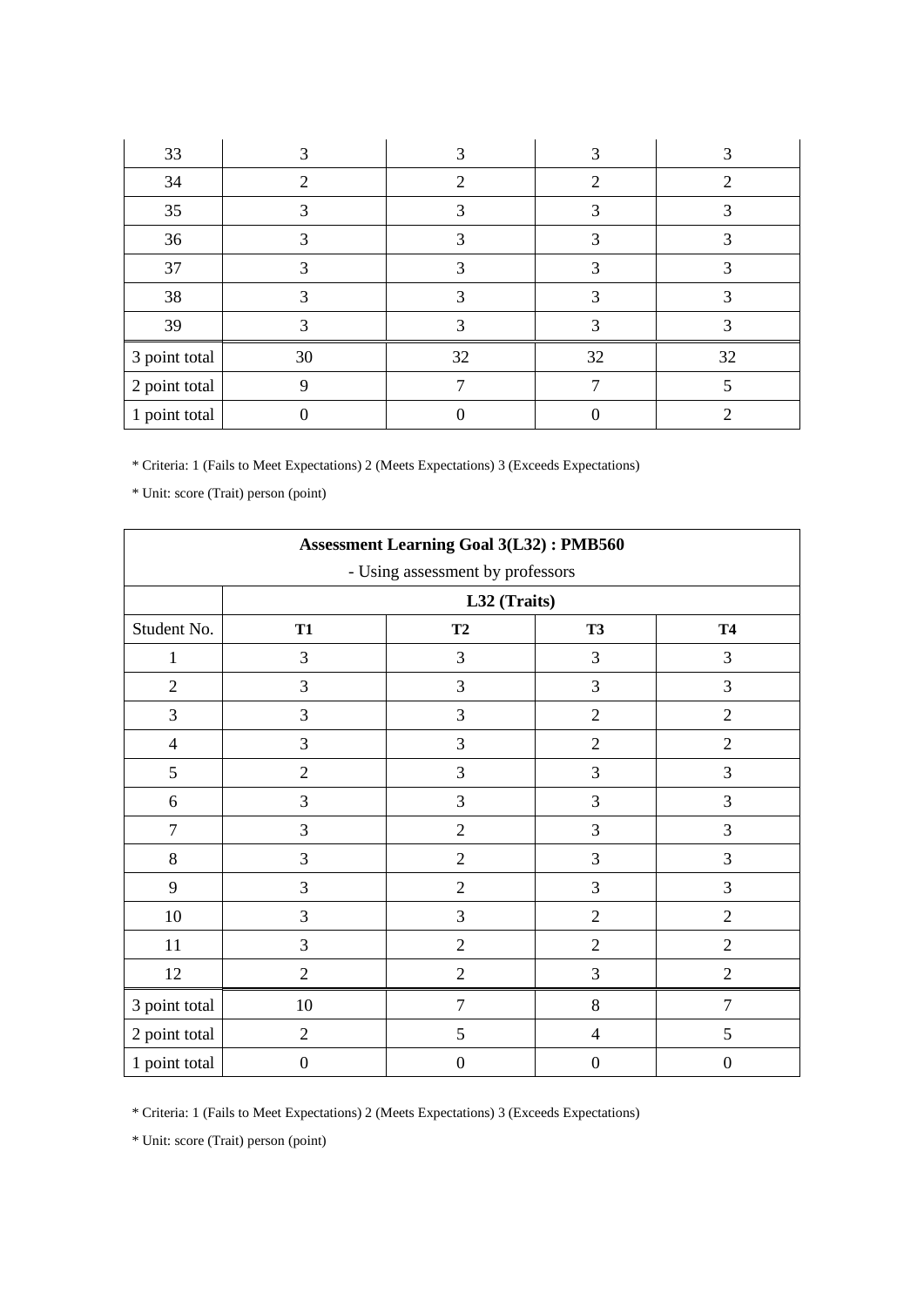| <b>Assessment Learning Goal 4(L41): PMB514</b> |                  |                              |                  |                  |  |  |  |  |  |
|------------------------------------------------|------------------|------------------------------|------------------|------------------|--|--|--|--|--|
| - Using assessment by professors               |                  |                              |                  |                  |  |  |  |  |  |
|                                                |                  | L41 (Traits)                 |                  |                  |  |  |  |  |  |
| Student No.                                    | <b>T1</b>        | T2<br><b>T3</b><br><b>T4</b> |                  |                  |  |  |  |  |  |
| $\mathbf{1}$                                   | 3                | 3                            | 3                | 3                |  |  |  |  |  |
| $\overline{2}$                                 | 3                | 3                            | $\mathfrak{Z}$   | 3                |  |  |  |  |  |
| 3                                              | 3                | 3                            | $\mathfrak{Z}$   | 3                |  |  |  |  |  |
| $\overline{4}$                                 | 3                | 3                            | $\mathfrak{Z}$   | $\overline{2}$   |  |  |  |  |  |
| 5                                              | 3                | 3                            | $\mathfrak{Z}$   | $\overline{2}$   |  |  |  |  |  |
| 6                                              | 3                | 3                            | $\mathfrak{Z}$   | $\overline{2}$   |  |  |  |  |  |
| $\tau$                                         | 3                | 3                            | $\overline{2}$   | $\overline{2}$   |  |  |  |  |  |
| $8\,$                                          | 3                | 3                            | $\overline{2}$   | $\overline{2}$   |  |  |  |  |  |
| 9                                              | 3                | 3                            | $\sqrt{2}$       | $\overline{2}$   |  |  |  |  |  |
| $10\,$                                         | $\overline{2}$   | $\overline{2}$               | $\overline{2}$   | $\overline{2}$   |  |  |  |  |  |
| $11\,$                                         | $\overline{2}$   | $\overline{2}$               | $\overline{2}$   | $\overline{2}$   |  |  |  |  |  |
| 12                                             | $\sqrt{2}$       | $\overline{2}$               | $\sqrt{2}$       | $\overline{2}$   |  |  |  |  |  |
| 3 point total                                  | 9                | 9                            | 6                | 3                |  |  |  |  |  |
| 2 point total                                  | $\mathfrak{Z}$   | 3                            | 6                | 9                |  |  |  |  |  |
| 1 point total                                  | $\boldsymbol{0}$ | $\boldsymbol{0}$             | $\boldsymbol{0}$ | $\boldsymbol{0}$ |  |  |  |  |  |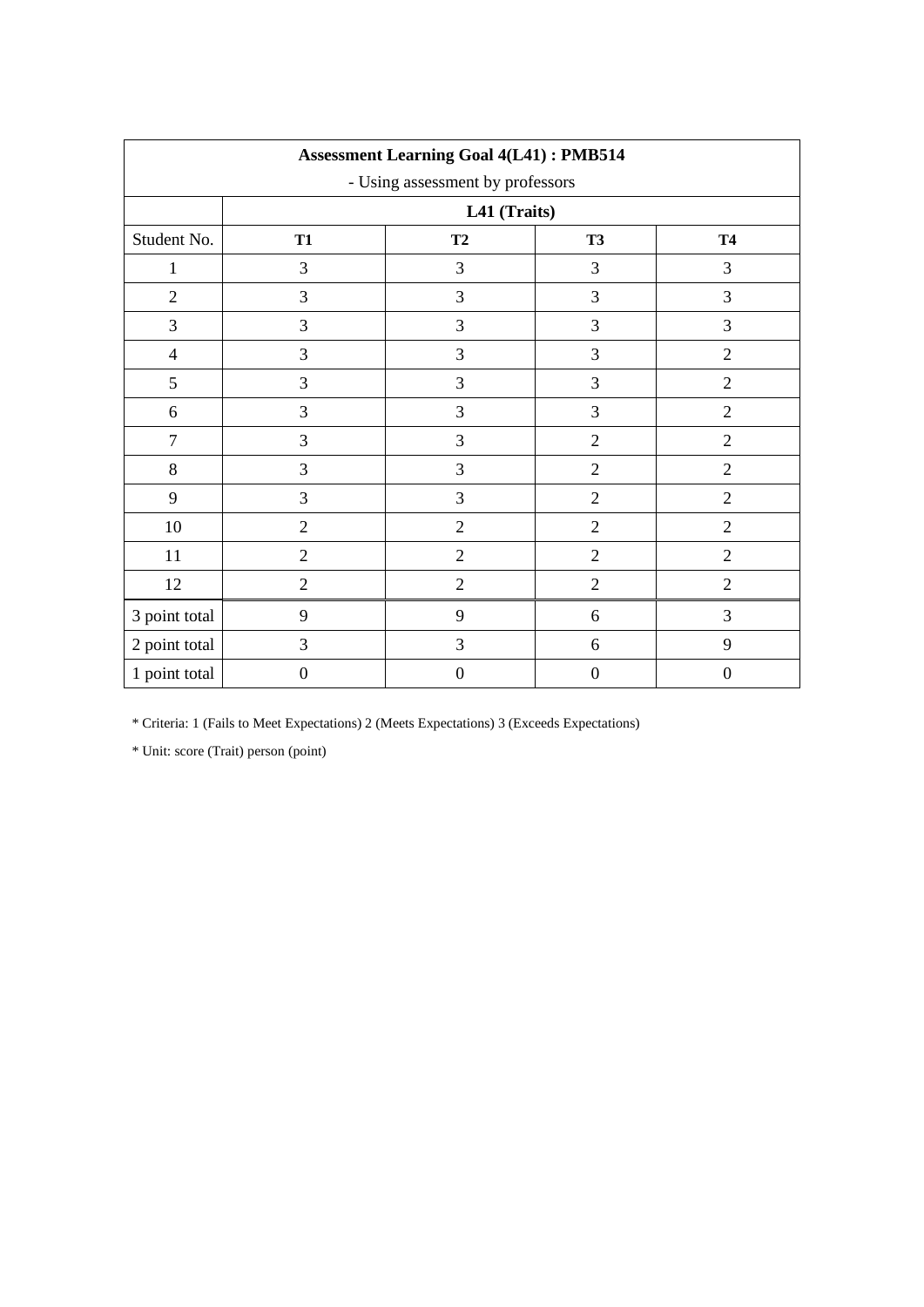| <b>Assessment Learning Goal 4(L42): PMB590</b> |                                |                |                  |  |  |  |
|------------------------------------------------|--------------------------------|----------------|------------------|--|--|--|
|                                                | - Using course-embedded survey |                |                  |  |  |  |
|                                                |                                | L42 (Traits)   |                  |  |  |  |
| Student No.                                    | <b>T1</b>                      | T2             | <b>T3</b>        |  |  |  |
| $\mathbf{1}$                                   | 3                              | 3              | 3                |  |  |  |
| $\overline{2}$                                 | 3                              | $\mathfrak{Z}$ | 3                |  |  |  |
| 3                                              | 3                              | $\mathfrak{Z}$ | $\mathfrak{Z}$   |  |  |  |
| $\overline{4}$                                 | 3                              | $\mathfrak{Z}$ | $\overline{3}$   |  |  |  |
| 5                                              | $\overline{2}$                 | $\mathfrak{Z}$ | $\mathfrak{Z}$   |  |  |  |
| 6                                              | $\overline{3}$                 | 3              | $\mathfrak{Z}$   |  |  |  |
| $\tau$                                         | $\overline{3}$                 | 3              | 3                |  |  |  |
| $8\,$                                          | $\overline{3}$                 | $\overline{2}$ | $\overline{2}$   |  |  |  |
| 9                                              | $\overline{2}$                 | 3              | 3                |  |  |  |
| 10                                             | 3                              | 3              | 3                |  |  |  |
| 11                                             | $\overline{3}$                 | $\overline{2}$ | $\overline{3}$   |  |  |  |
| 12                                             | $\overline{2}$                 | $\mathbf{2}$   | $\mathbf{2}$     |  |  |  |
| 3 point total                                  | 9                              | 9              | 10               |  |  |  |
| 2 point total                                  | 3                              | 3              | $\overline{2}$   |  |  |  |
| 1 point total                                  | $\boldsymbol{0}$               | $\mathbf{0}$   | $\boldsymbol{0}$ |  |  |  |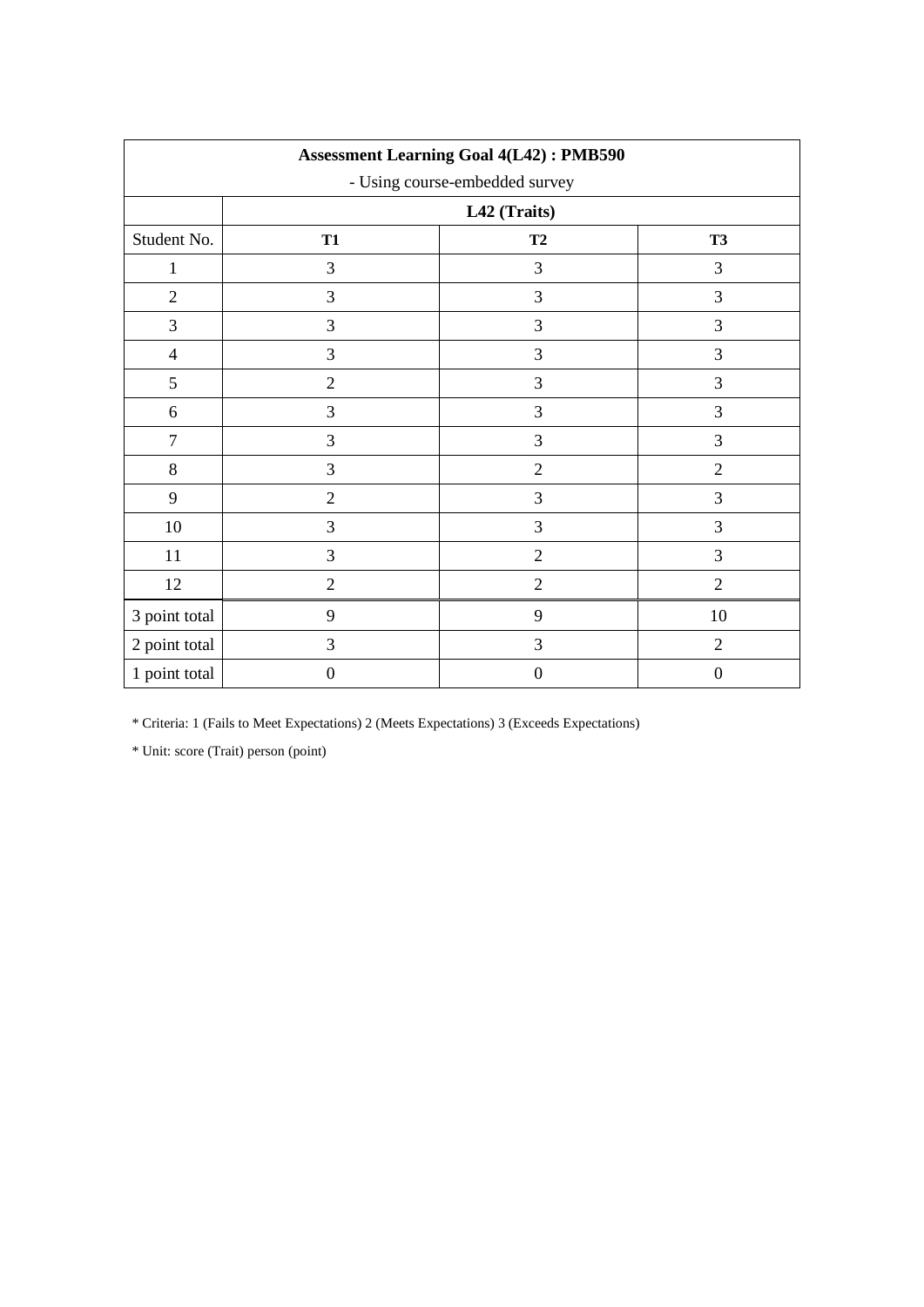| <b>Assessment Learning Goal 1(L51): PMB520</b> |                  |                                                |                |                |                  |  |  |  |  |  |
|------------------------------------------------|------------------|------------------------------------------------|----------------|----------------|------------------|--|--|--|--|--|
| - Using assessment by professors               |                  |                                                |                |                |                  |  |  |  |  |  |
|                                                |                  | L51 (Traits)                                   |                |                |                  |  |  |  |  |  |
| Student No.                                    | <b>T1</b>        | T <sub>5</sub><br>T2<br><b>T3</b><br><b>T4</b> |                |                |                  |  |  |  |  |  |
| $\mathbf{1}$                                   | 3                | 3                                              | 3              | 3              | 3                |  |  |  |  |  |
| $\overline{2}$                                 | 3                | $\mathfrak{Z}$                                 | $\overline{2}$ | 3              | 3                |  |  |  |  |  |
| 3                                              | 3                | 3                                              | $\overline{2}$ | $\sqrt{2}$     | 3                |  |  |  |  |  |
| $\overline{4}$                                 | 3                | $\mathfrak{Z}$                                 | 3              | $\sqrt{2}$     | 3                |  |  |  |  |  |
| 5                                              | 3                | $\mathfrak{Z}$                                 | 3              | $\sqrt{2}$     | $\overline{2}$   |  |  |  |  |  |
| 6                                              | 3                | 3                                              | $\overline{2}$ | $\overline{2}$ | $\overline{2}$   |  |  |  |  |  |
| $\tau$                                         | 3                | 3                                              | $\overline{2}$ | 3              | 3                |  |  |  |  |  |
| 8                                              | $\overline{2}$   | 3                                              | 3              | 3              | $\mathfrak{Z}$   |  |  |  |  |  |
| 9                                              | $\overline{2}$   | 3                                              | 3              | 3              | 3                |  |  |  |  |  |
| 10                                             | $\overline{2}$   | $\mathfrak{Z}$                                 | 3              | $\overline{2}$ | $\mathfrak{Z}$   |  |  |  |  |  |
| 11                                             | 3                | 3                                              | $\overline{2}$ | $\overline{2}$ | $\overline{2}$   |  |  |  |  |  |
| 12                                             | 3                | $\mathfrak{2}$                                 | 3              | 3              | 3                |  |  |  |  |  |
| 3 point total                                  | 9                | 11                                             | $\overline{7}$ | 6              | 9                |  |  |  |  |  |
| 2 point total                                  | 3                | $\mathbf{1}$                                   | 5              | 6              | 3                |  |  |  |  |  |
| 1 point total                                  | $\boldsymbol{0}$ | $\boldsymbol{0}$                               | $\mathbf{0}$   | $\mathbf{0}$   | $\boldsymbol{0}$ |  |  |  |  |  |

| <b>Assessment Learning Goal 3(L52): PMB520</b> |                                                |                |  |  |  |  |
|------------------------------------------------|------------------------------------------------|----------------|--|--|--|--|
|                                                | - Using course-embedded survey<br>L52 (Traits) |                |  |  |  |  |
| Student No.                                    | <b>T1</b>                                      | T <sub>2</sub> |  |  |  |  |
|                                                | 3                                              | 3              |  |  |  |  |
| $\overline{2}$                                 | 3                                              | 3              |  |  |  |  |
| 3                                              | 3                                              | 3              |  |  |  |  |
| 4                                              | $\mathcal{D}$                                  | 3              |  |  |  |  |
| 5                                              | 3                                              | 3              |  |  |  |  |
| 6                                              | 3                                              | 3              |  |  |  |  |
|                                                | $\overline{2}$                                 | 3              |  |  |  |  |
| 8                                              | 3                                              | 3              |  |  |  |  |
| 9                                              | 3                                              | 3              |  |  |  |  |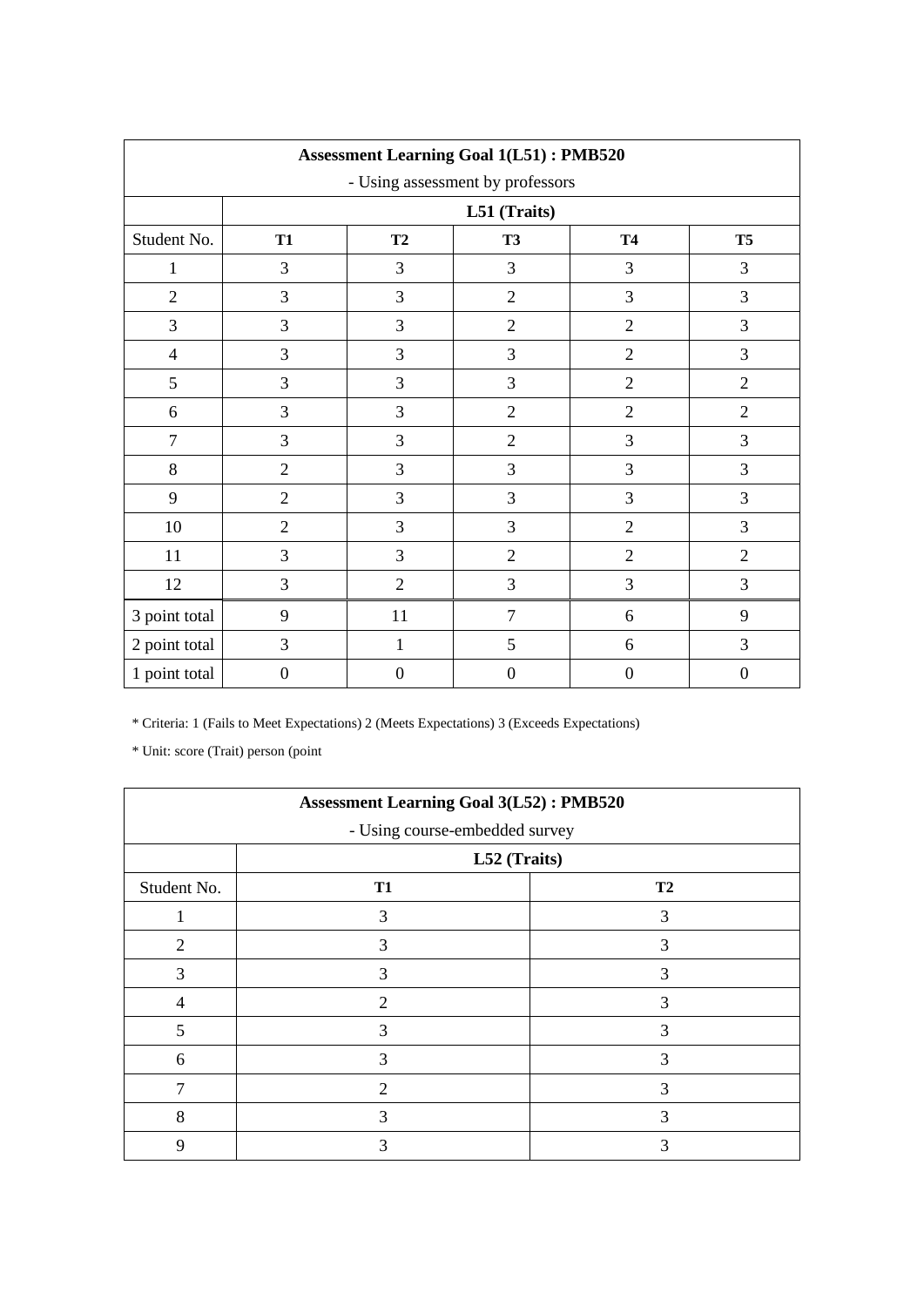| $10\,$        | $\overline{c}$          | $\ensuremath{\mathfrak{Z}}$ |
|---------------|-------------------------|-----------------------------|
| $11\,$        | $\overline{\mathbf{3}}$ | $\overline{3}$              |
| $12\,$        | $\sqrt{2}$              | $\sqrt{2}$                  |
| 13            | $\overline{3}$          | $\ensuremath{\mathfrak{Z}}$ |
| 14            | $\overline{3}$          | $\overline{3}$              |
| $15\,$        | $\overline{3}$          | $\mathfrak{Z}$              |
| $16\,$        | $\overline{3}$          | $\ensuremath{\mathfrak{Z}}$ |
| $17\,$        | $\overline{3}$          | $\mathfrak{Z}$              |
| $18\,$        | $\overline{3}$          | $\mathfrak{Z}$              |
| 19            | $\mathfrak{Z}$          | $\sqrt{3}$                  |
| $20\,$        | $\overline{\mathbf{3}}$ | $\mathfrak{Z}$              |
| $21\,$        | $\overline{3}$          | $\overline{\mathbf{3}}$     |
| $22\,$        | $\overline{3}$          | $\overline{c}$              |
| $23\,$        | $\overline{3}$          | $\overline{3}$              |
| 24            | $\overline{3}$          | $\sqrt{3}$                  |
| $25\,$        | $\overline{3}$          | $\ensuremath{\mathfrak{Z}}$ |
| $26\,$        | $\overline{3}$          | $\overline{\mathbf{3}}$     |
| $27\,$        | $\overline{3}$          | $\mathfrak{Z}$              |
| $28\,$        | $\overline{c}$          | $\overline{3}$              |
| $29\,$        | $\overline{3}$          | $\mathfrak{Z}$              |
| $30\,$        | $\overline{3}$          | $\mathfrak{Z}$              |
| $31\,$        | $\overline{3}$          | $\mathfrak{Z}$              |
| $32\,$        | $\overline{3}$          | $\overline{\mathbf{3}}$     |
| 33            | $\overline{\mathbf{3}}$ | $\mathfrak{Z}$              |
| 34            | $\mathfrak{Z}$          | $\ensuremath{\mathfrak{Z}}$ |
| 35            | $\overline{3}$          | $\mathfrak{Z}$              |
| 36            | $\overline{3}$          | $\mathfrak{Z}$              |
| $37\,$        | 3                       | $\mathfrak{Z}$              |
| 38            | $\overline{3}$          | $\mathfrak{Z}$              |
| 39            | $\overline{3}$          | $\overline{3}$              |
| 3 point total | 34                      | 37                          |
| 2 point total | 5                       | $\sqrt{2}$                  |
| 1 point total | $\boldsymbol{0}$        | $\boldsymbol{0}$            |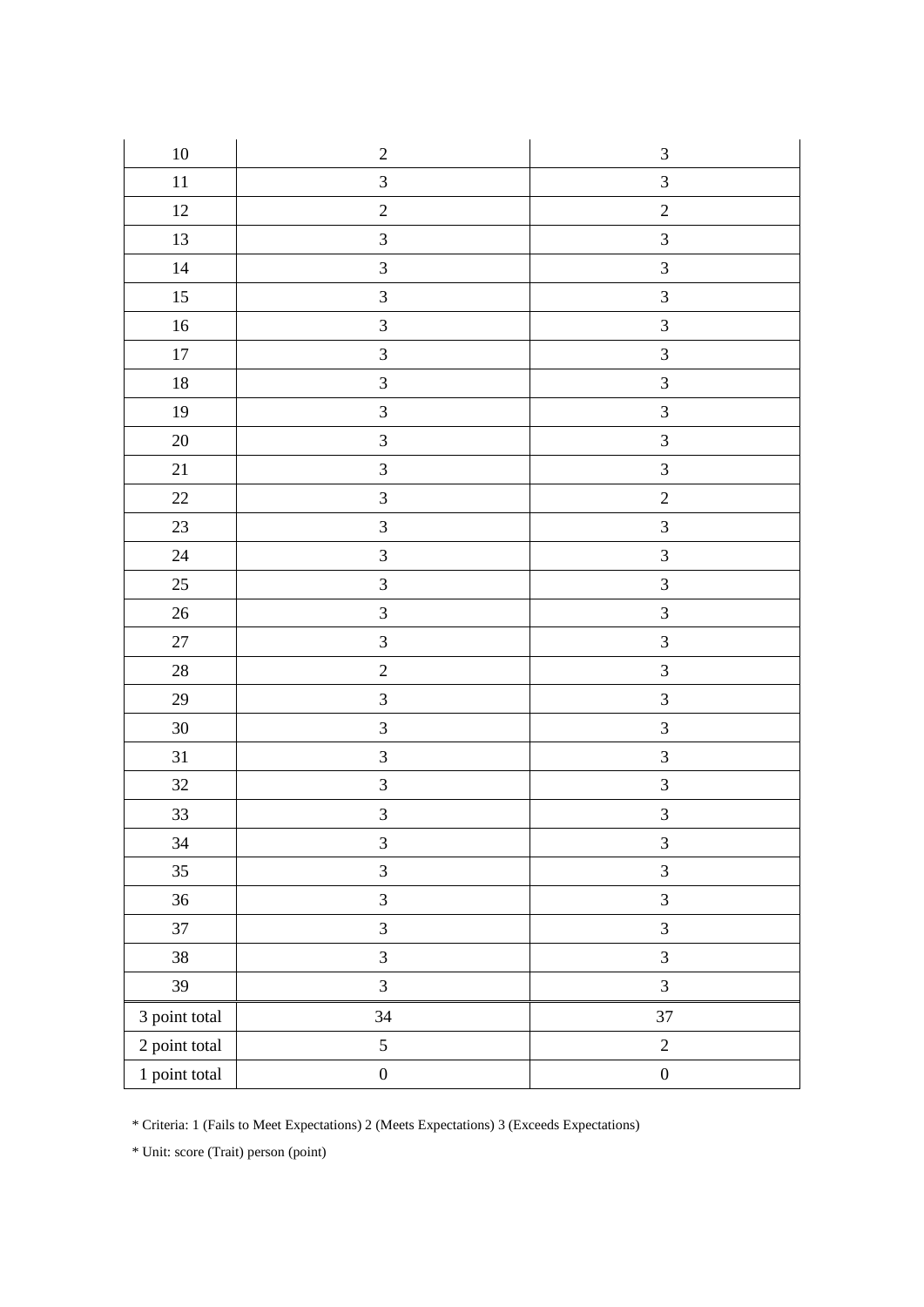| <b>Assessment Learning Goal 6(L61): PMB560</b> |                  |                |                  |                  |                  |                  |                  |  |  |
|------------------------------------------------|------------------|----------------|------------------|------------------|------------------|------------------|------------------|--|--|
| - Using assessment by professors               |                  |                |                  |                  |                  |                  |                  |  |  |
|                                                |                  | L61 (Traits)   |                  |                  |                  |                  |                  |  |  |
| Student No.                                    | <b>T1</b>        | T2             | <b>T3</b>        | <b>T4</b>        | <b>T5</b>        | <b>T6</b>        | <b>T7</b>        |  |  |
| $\mathbf{1}$                                   | 3                | 3              | 3                | 3                | 3                | 3                | 3                |  |  |
| $\overline{2}$                                 | 3                | 3              | $\overline{3}$   | $\overline{2}$   | $\overline{2}$   | 3                | $\overline{2}$   |  |  |
| 3                                              | 3                | $\overline{2}$ | 3                | $\overline{2}$   | 3                | 3                | 3                |  |  |
| $\overline{4}$                                 | 3                | 3              | $\overline{2}$   | 3                | $\overline{3}$   | $\overline{2}$   | 3                |  |  |
| 5                                              | 3                | 3              | $\overline{2}$   | 3                | $\overline{2}$   | $\overline{2}$   | 3                |  |  |
| 6                                              | 3                | 3              | 3                | 3                | 3                | 3                | 3                |  |  |
| $\overline{7}$                                 | 3                | 3              | 3                | 3                | 3                | 3                | $\overline{2}$   |  |  |
| 8                                              | 3                | 3              | 3                | 3                | 3                | 3                | $\overline{2}$   |  |  |
| 9                                              | 3                | 3              | $\overline{3}$   | 3                | 3                | 3                | 3                |  |  |
| 10                                             | 3                | 3              | 3                | 3                | 3                | $\overline{2}$   | 3                |  |  |
| 11                                             | $\overline{2}$   | 3              | $\overline{2}$   | 3                | $\overline{2}$   | $\overline{2}$   | 3                |  |  |
| 12                                             | $\overline{2}$   | $\overline{2}$ | 3                | 3                | $\mathfrak{2}$   | 3                | $\mathfrak{2}$   |  |  |
| 3 point total                                  | 10               | 10             | 9                | 10               | 8                | 8                | 8                |  |  |
| 2 point total                                  | $\overline{2}$   | $\overline{2}$ | 3                | $\overline{2}$   | $\overline{4}$   | 4                | 4                |  |  |
| 1 point total                                  | $\boldsymbol{0}$ | $\mathbf{0}$   | $\boldsymbol{0}$ | $\boldsymbol{0}$ | $\boldsymbol{0}$ | $\boldsymbol{0}$ | $\boldsymbol{0}$ |  |  |